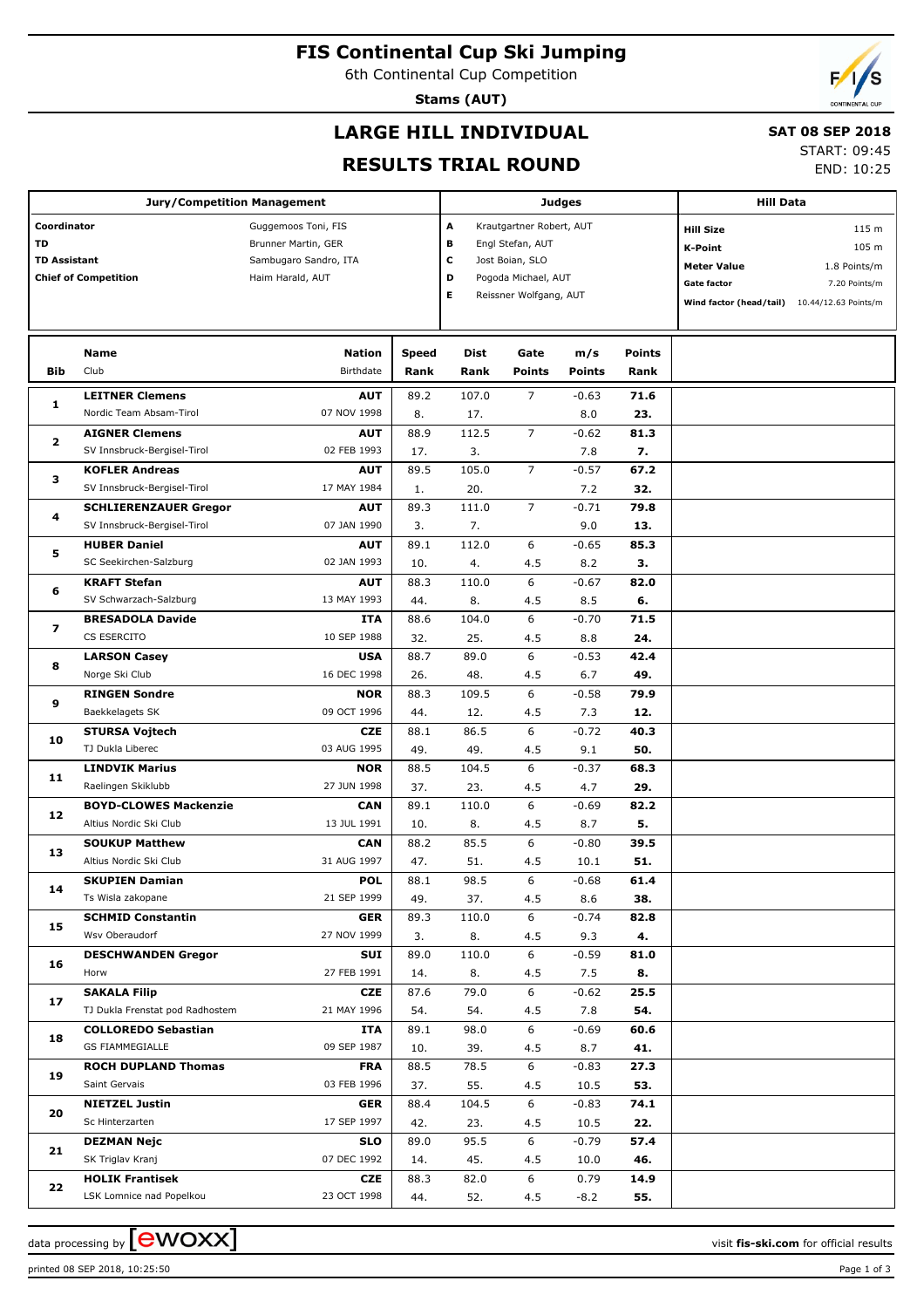## **FIS Continental Cup Ski Jumping**

6th Continental Cup Competition

**Stams (AUT)**



# **LARGE HILL INDIVIDUAL**

#### **SAT 08 SEP 2018**

#### **RESULTS TRIAL ROUND**

START: 09:45

|--|

|            | Name                                        | <b>Nation</b>             | Speed       | Dist         | Gate          | m/s             | Points      |  |
|------------|---------------------------------------------|---------------------------|-------------|--------------|---------------|-----------------|-------------|--|
| <b>Bib</b> | Club                                        | Birthdate                 | Rank        | Rank         | <b>Points</b> | <b>Points</b>   | Rank        |  |
|            | <b>HAUER Joachim</b>                        | <b>NOR</b>                | 88.7        | 105.0        | 6             | $-0.83$         | 75.0        |  |
| 23         | Baekkelagets SK                             | 02 FEB 1991               | 26.         | 20.          | 4.5           | 10.5            | 20.         |  |
|            | <b>KARLEN Gabriel</b>                       | <b>SUI</b>                | 88.0        | 100.5        | 6             | $-0.78$         | 66.3        |  |
| 24         | Gstaad                                      | 10 MAR 1994               | 53.         | 33.          | 4.5           | 9.9             | 34.         |  |
|            | <b>FARKAS Hunor</b>                         | <b>ROU</b>                | 89.1        | 91.5         | 6             | -0.84           | 50.8        |  |
| 25         | Cs Dinamo                                   | 18 SEP 2001               | 10.         | 47.          | 4.5           | 10.6            | 47.         |  |
| 26         | <b>FELDOREAN Andrei</b>                     | <b>ROU</b>                | 88.1        | 80.0         | 6             | -0.93           | 31.2        |  |
|            | Acs Sacele                                  | 13 APR 2000               | 49.         | 53.          | 4.5           | 11.7            | 52.         |  |
| 27         | <b>ZUPANCIC Miran</b>                       | <b>SLO</b>                | 88.5        | 101.5        | 6             | -0.84           | 68.8        |  |
|            | SK Zagorje                                  | 11 NOV 1989               | 37.         | 29.          | 4.5           | 10.6            | 27.         |  |
| 28         | <b>TARMAN Rok</b>                           | <b>SLO</b>                | 88.9        | 102.5        | 6             | -0.90           | 71.4        |  |
|            | Nd Ratece planica                           | 18 OCT 1997               | 17.         | 28.          | 4.5           | 11.4            | 25.         |  |
| 29         | <b>POPPINGER Manuel</b>                     | <b>AUT</b>                | 88.1        | 100.0        | 6             | -0.84           | 66.1        |  |
|            | SV Innsbruck-Bergisel-Tirol                 | 19 MAY 1989               | 49.         | 35.          | 4.5           | 10.6            | 35.         |  |
| 30         | <b>STEKALA Andrzej</b>                      | <b>POL</b>                | 88.8        | 86.5         | 6             | -0.93           | 42.9        |  |
|            | AZS Zakopane                                | 30 JUN 1995               | 22.         | 49.          | 4.5           | 11.7            | 48.         |  |
| 31         | <b>WIENERROITHER Julian</b>                 | <b>AUT</b>                | 89.3        | 105.0        | 6             | $-0.79$         | 74.5        |  |
|            | SK Saalfelden-Salzburg                      | 05 JUL 1999               | 3.          | 20.          | 4.5           | 10.0            | 21.         |  |
| 32         | <b>HOERL Jan</b><br>SC Bischofshofen        | <b>AUT</b><br>16 OCT 1998 | 87.5        | 103.5        | 6             | $-1.15$         | 76.3        |  |
|            | <b>CECON Federico</b>                       | ITA                       | 55.         | 27.          | 4.5<br>6      | 14.5            | 17.<br>68.4 |  |
| 33         | <b>GS FIAMMEGIALLE</b>                      | 11 JUN 1994               | 88.9<br>17. | 101.0<br>32. | 4.5           | $-0.88$<br>11.1 | 28.         |  |
|            | <b>LISSO Justin</b>                         | <b>GER</b>                | 89.4        | 97.0         | 6             | $-0.89$         | 61.3        |  |
| 34         | Wsv Schmiedefeld                            | 12 DEC 1999               | 2.          | 41.          | 4.5           | 11.2            | 39.         |  |
|            | <b>SOEBERG Sigurd Nymoen</b>                | <b>NOR</b>                | 88.6        | 99.0         | 6             | -0.90           | 65.1        |  |
| 35         | Furnes Ski                                  | 31 AUG 1994               | 32.         | 36.          | 4.5           | 11.4            | 36.         |  |
|            | <b>BAER Moritz</b>                          | <b>GER</b>                | 88.6        | 106.5        | 6             | $-1.05$         | 80.5        |  |
| 36         | SF Gmund-Duernbach                          | 16 MAY 1997               | 32.         | 18.          | 4.5           | 13.3            | 10.         |  |
|            | <b>BOMBEK Jan</b>                           | <b>SLO</b>                | 89.0        | 97.0         | 6             | $-1.34$         | 67.0        |  |
| 37         | SSK Ljubno BTC                              | 04 DEC 2001               | 14.         | 41.          | 4.5           | 16.9            | 33.         |  |
| 38         | <b>BRASME Paul</b>                          | <b>FRA</b>                | 88.7        | 94.0         | 6             | $-1.01$         | 57.5        |  |
|            | <b>U.S VENTRON</b>                          | 03 AUG 1997               | 26.         | 46.          | 4.5           | 12.8            | 45.         |  |
| 39         | <b>BJOERENG Joacim Oedegaard</b>            | <b>NOR</b>                | 88.7        | 106.0        | 6             | $-1.00$         | 78.9        |  |
|            | Roeykenhopp                                 | 14 DEC 1995               | 26.         | 19.          | 4.5           | 12.6            | 16.         |  |
| 40         | <b>HAMANN Martin</b>                        | <b>GER</b>                | 88.8        | 96.5         | 6             | $-0.70$         | 58.0        |  |
|            | SG Nickelhuette Aue                         | 10 APR 1997               | 22.         | 44.          | 4.5           | 8.8             | 44.         |  |
| 41         | <b>WASEK Pawel</b>                          | <b>POL</b>                | 88.8        | 97.5         | 6             | -0.65           | 59.2        |  |
|            | WSS Wisla                                   | 02 JUN 1999               | 22.         | 40.          | 4.5           | 8.2             | 42.         |  |
| 42         | <b>STEINER Maximilian</b>                   | <b>AUT</b>                | 88.7        | 101.5        | 6             | $-0.80$         | 68.3        |  |
|            | WSV Bad Ischl-NTS-Oberoesterreich           | 04 MAY 1996               | 26.         | 29.          | 4.5           | 10.1            | 29.         |  |
| 43         | <b>SIEGEL David</b><br>SV Baiersbronn       | <b>GER</b><br>28 AUG 1996 | 88.6        | 104.0        | 6             | $-0.56$         | 69.8        |  |
|            |                                             | <b>NOR</b>                | 32.         | 25.          | 4.5<br>6      | 7.1             | 26.         |  |
| 44         | <b>BUSKUM Andreas Granerud</b><br>Lensbygda | 05 JUN 1996               | 88.2<br>47. | 97.0<br>41.  | 4.5           | $-0.71$<br>9.0  | 59.1<br>43. |  |
|            | <b>HOFFMANN Felix</b>                       | <b>GER</b>                | 88.5        | 101.5        | 6             | $-0.77$         | 67.9        |  |
| 45         | SWV Goldlauter                              | 14 OCT 1997               | 37.         | 29.          | 4.5           | 9.7             | 31.         |  |
|            | <b>JUSTIN Rok</b>                           | <b>SLO</b>                | 89.3        | 100.5        | 6             | $-0.60$         | 64.0        |  |
| 46         | SSD Stol Zirovnica                          | 06 APR 1993               | 3.          | 33.          | 4.5           | 7.6             | 37.         |  |
|            | <b>SCHULER Andreas</b>                      | SUI                       | 89.2        | 109.5        | 6             | $-0.57$         | 79.8        |  |
| 47         | Einsiedeln                                  | 30 DEC 1995               | 8.          | 12.          | 4.5           | 7.2             | 13.         |  |
|            | <b>ALTENBURGER Florian</b>                  | <b>AUT</b>                | 88.5        | 98.5         | 6             | -0.66           | 61.1        |  |
| 48         | SC Seekirchen-Salzburg                      | 02 NOV 1993               | 37.         | 37.          | 4.5           | 8.3             | 40.         |  |

printed 08 SEP 2018, 10:25:50 Page 2 of 3

data processing by **CWOXX**  $\blacksquare$